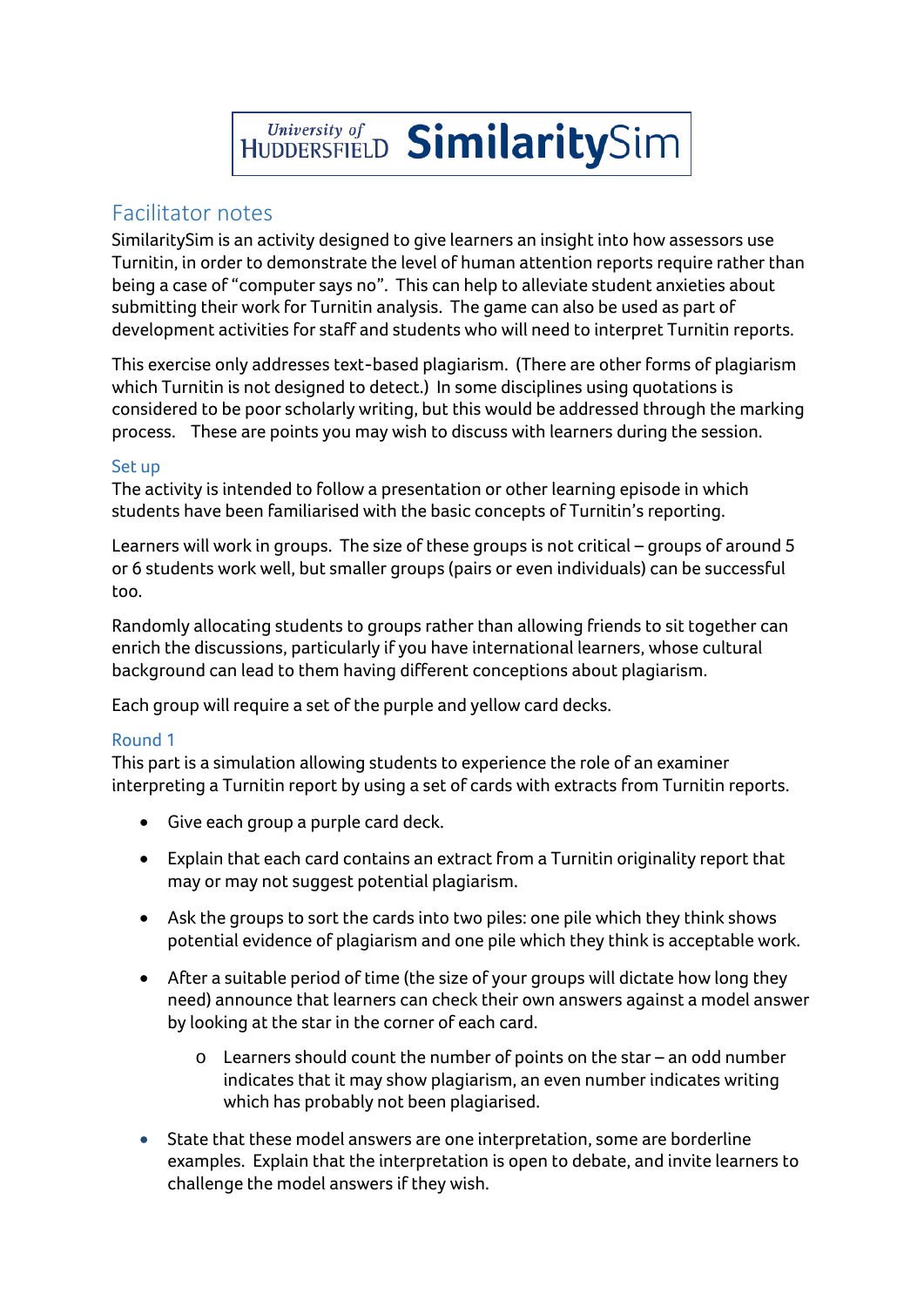#### Model answer

This is provided for reference in answering queries about the model answer. **Don't share these explanations with students** as this will negate the second round.

| Card         | <b>Model</b> | <b>Reasoning</b>                                                     |
|--------------|--------------|----------------------------------------------------------------------|
| code         | answer       |                                                                      |
| A            | <b>OK</b>    | Short matches for common phrases that can only be written in a       |
|              |              | limited number of ways                                               |
| D            | <b>OK</b>    | Well paraphrased summary of the source cited                         |
| H            | Unacceptable | Patchwork copy and paste, uncited, no quote marks                    |
|              | Unacceptable | Poor attempt at paraphrasing, just a couple of words switched.       |
| N            | <b>OK</b>    | Standard definition, cited with quotation marks. May not be          |
|              |              | acceptable scholarly writing in all disciplines, but not plagiarism. |
| O            | <b>OK</b>    | Multiline quotation, for a standard definition. Properly cited with  |
|              |              | quotation marks.                                                     |
| $\mathsf{R}$ | <b>OK</b>    | A reference list is bound to match.                                  |
| $\mathsf{S}$ | Unacceptable | Poor attempt at paraphrasing with just a few words switched. No      |
|              |              | attempt to cite source.                                              |
| $\cup$       | Unacceptable | Long verbatim quotation, with no quotation marks. This wrongly       |
|              |              | implies it is student's interpretation of the cited source.          |
| Y            | OK           | Short, technical definition. Can't be written in many other ways.    |

# Round 2

This part reinforces how nuanced the reports can be, and introduces some competition elements to make it into a game.

- Issue each group with the yellow card deck.
- Ask the learners to match the purple cards with the yellow ones and look for the code. The first team to crack the code and stand up and shout the answer (and be able to explain their working) is the winner. You may wish to offer a suitable prize.
	- o You may wish to provide a hint, that the yellow cards need to be placed in numerical order
- Some yellow cards may appear to fit more than one purple card, but there is only one combination in which all cards correctly match.
- Properly matched, and placed in numerical order of the yellow cards, the letters on the purple cards spell out "HOURS IN DAY", so the answer is "24".